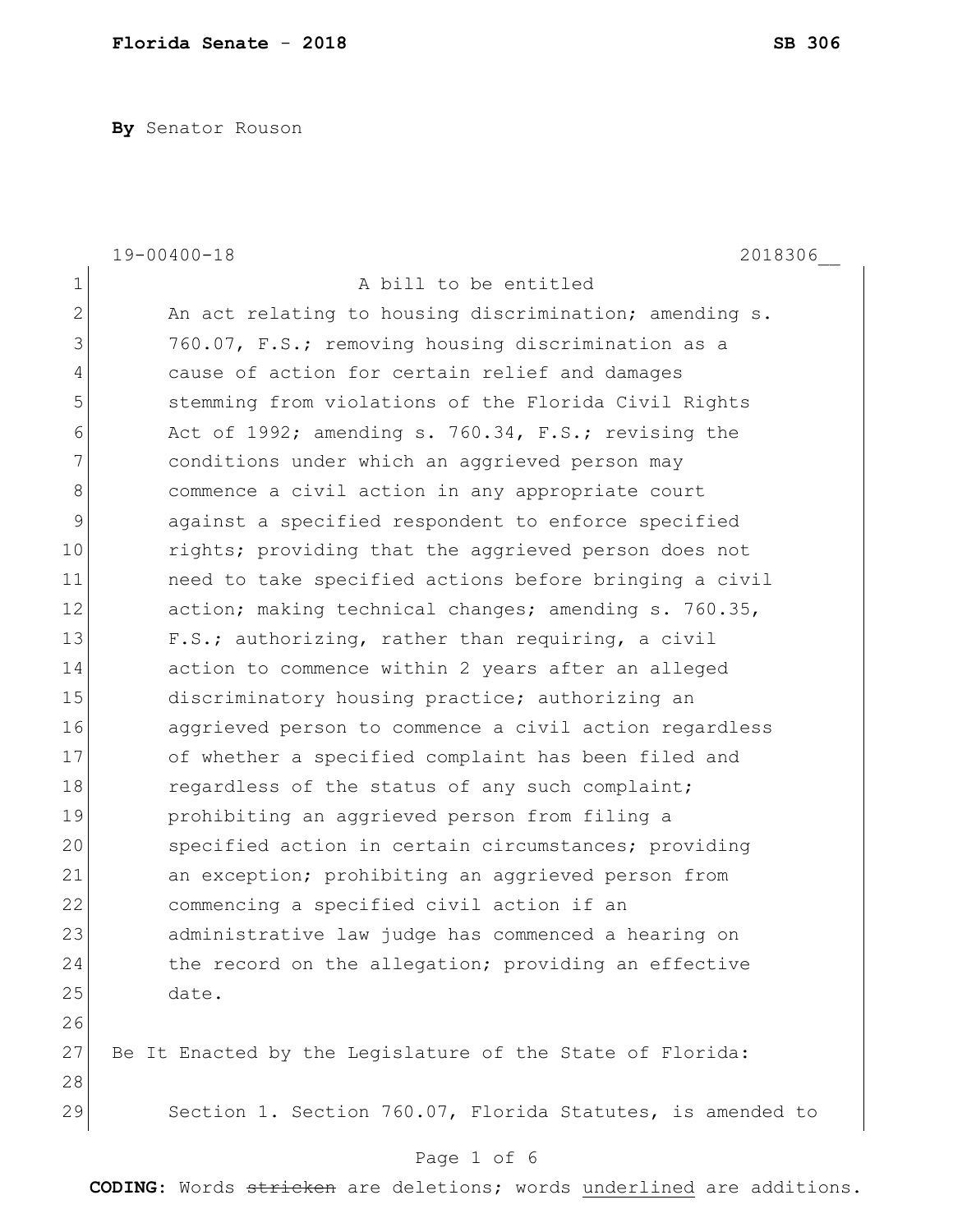30 read: 31 760.07 Remedies for unlawful discrimination.—Any violation 32 of any Florida statute that makes making unlawful discrimination 33 because of race, color, religion, gender, pregnancy, national 34 origin, age, handicap, or marital status in the areas of  $35$  education, employment, housing, or public accommodations gives 36 rise to a cause of action for all relief and damages described 37 in s. 760.11(5), unless greater damages are expressly provided 38 for. If the statute prohibiting unlawful discrimination provides 39 an administrative remedy, the action for equitable relief and 40 damages provided for in this section may be initiated only after 41 the plaintiff has exhausted his or her administrative remedy. 42 The term "public accommodations" does not include lodge halls or 43 other similar facilities of private organizations which are made 44 available for public use occasionally or periodically. The right 45 to trial by jury is preserved in any case in which the plaintiff 46 is seeking actual or punitive damages. 47 Section 2. Subsections (2) and (4) of section 760.34, 48 Florida Statutes, are amended, and subsections (5) and (6) of 49 that section are republished, to read:

50 760.34 Enforcement.—

51 (2) Any person who files a complaint under subsection (1) 52 must do so be filed within 1 year after the alleged 53 discriminatory housing practice occurred. The complaint must be 54 in writing and shall state the facts upon which the allegations 55 of a discriminatory housing practice are based. A complaint may 56 be reasonably and fairly amended at any time. A respondent may 57 file an answer to the complaint against him or her and, with the 58 leave of the commission, which shall be granted whenever it

## Page 2 of 6

**CODING**: Words stricken are deletions; words underlined are additions.

19-00400-18 2018306\_\_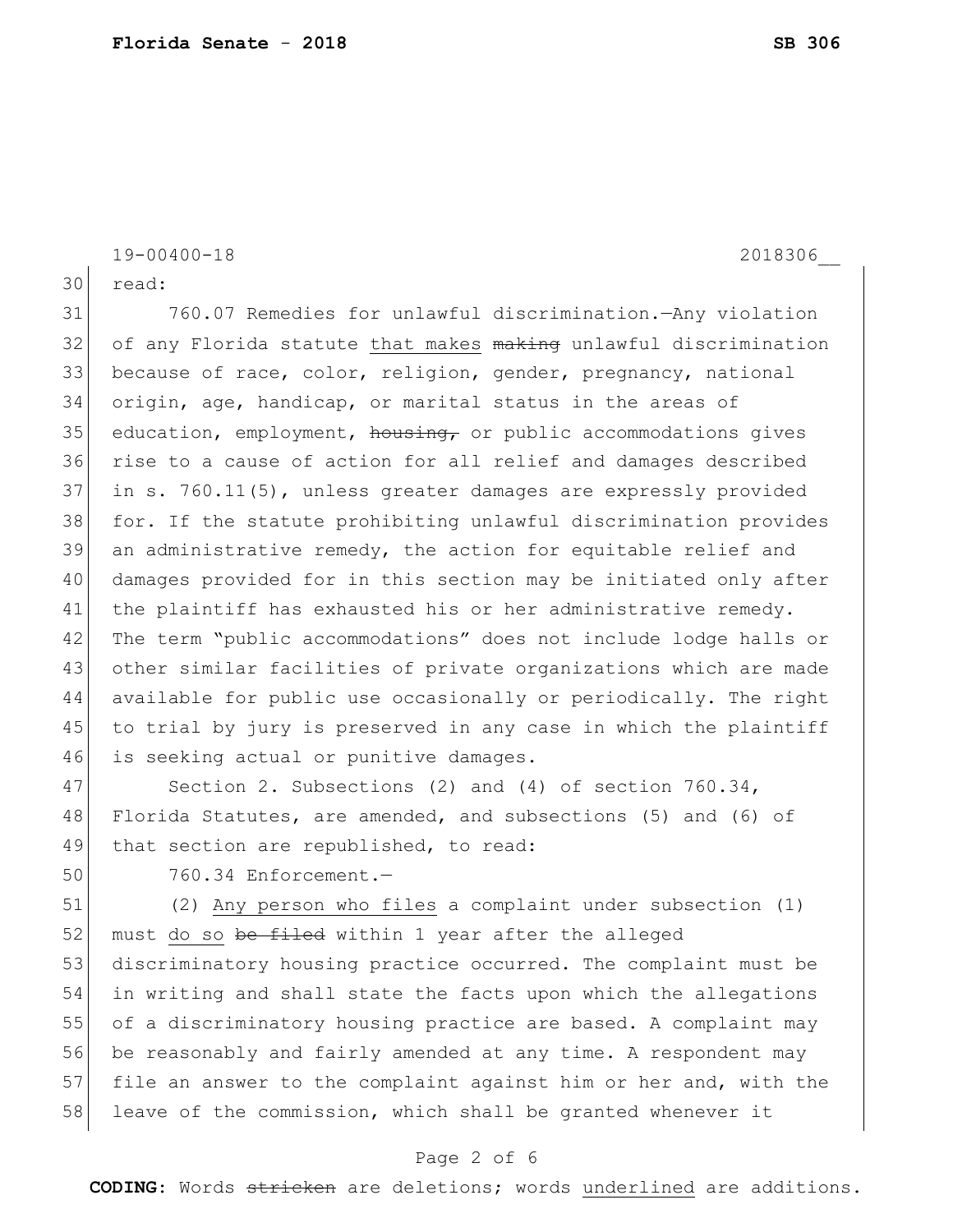19-00400-18 2018306\_\_ 59 would be reasonable and fair to do so, may amend his or her 60 answer at any time. Both the complaint and the answer must  $shall$ 61 be verified. 62  $(4)$  <del>If, within 180 days after a complaint is filed with the</del> 63 commission or within 180 days after expiration of any period of 64 reference under subsection  $(3)$ , the commission has been unable 65 to obtain voluntary compliance with  $ss. 760.20-760.37$ , The 66 person aggrieved person may commence a civil action in any 67 appropriate court against the respondent named in the complaint 68 or petition for an administrative determination pursuant to s. 69 760.35 to enforce the rights granted or protected by ss. 760.20- 70 760.37 and is not required to petition for an administrative 71 hearing or exhaust administrative remedies before commencing 72 such action. If, as a result of its investigation under 73 subsection  $(1)$ , the commission finds there is reasonable cause 74 to believe that a discriminatory housing practice has occurred, 75 at the request of the person aggrieved, the Attorney General may 76 bring an action in the name of the state on behalf of the 77 aggrieved person to enforce the provisions of ss. 760.20-760.37. 78 (5) In any proceeding brought pursuant to this section or 79 s. 760.35, the burden of proof is on the complainant. 80 (6) Whenever an action filed in court pursuant to this 81 section or s. 760.35 comes to trial, the commission shall 82 immediately terminate all efforts to obtain voluntary 83 compliance. 84 Section 3. Section 760.35, Florida Statutes, is amended to 85 read: 86 760.35 Civil actions and relief; administrative 87 procedures.-

## Page 3 of 6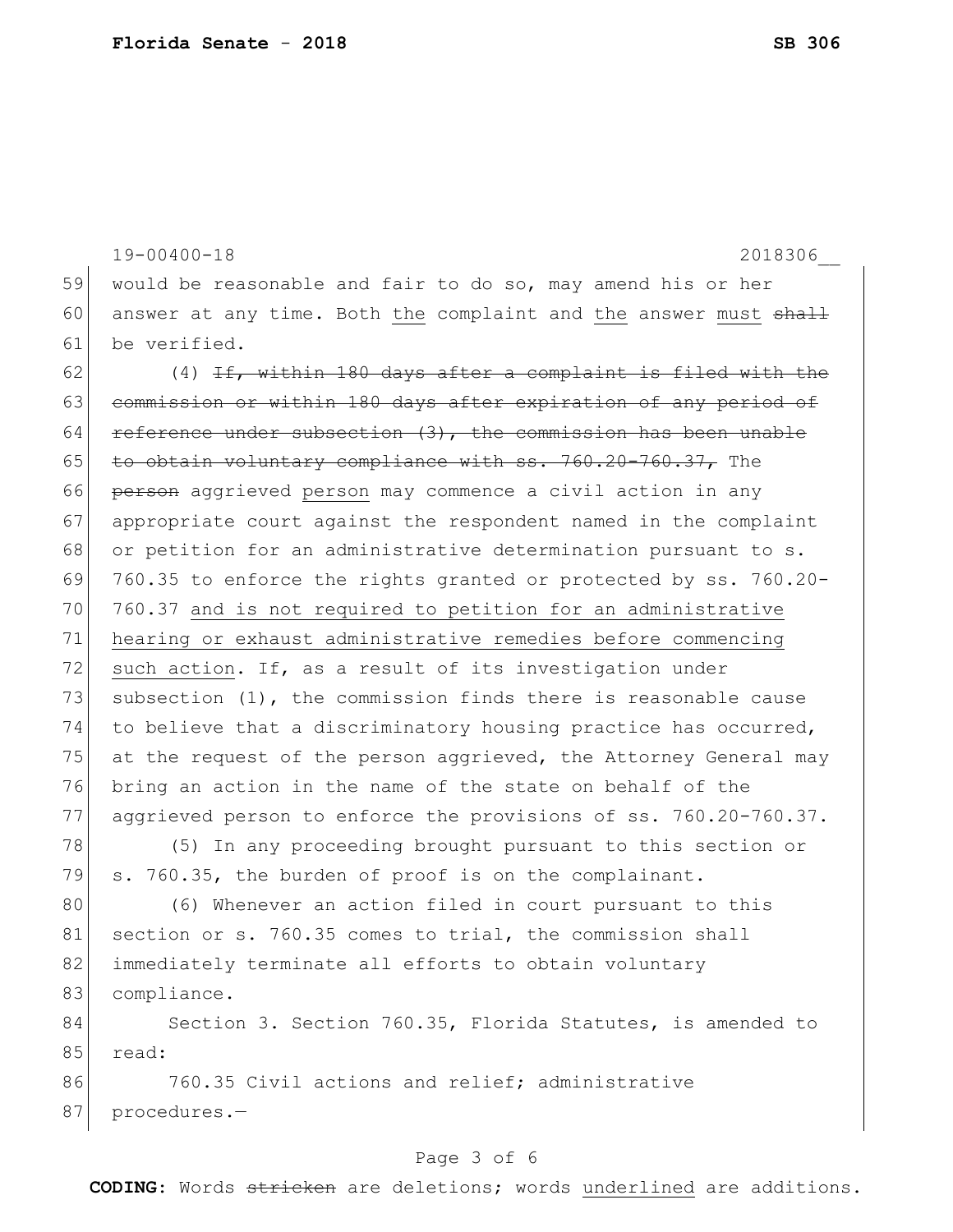19-00400-18 2018306\_\_ 88 (1) An aggrieved person may commence a civil action shall 89 be commenced no later than 2 years after an alleged 90 discriminatory housing practice has occurred. However, the court 91 shall continue a civil case brought pursuant to this section or 92  $\vert$  s. 760.34 from time to time before bringing it to trial if the 93 court believes that the conciliation efforts of the commission 94 or local agency are likely to result in satisfactory settlement 95 of the discriminatory housing practice complained of in the 96 complaint made to the commission or to the local agency and 97 which practice forms the basis for the action in court. Any 98 sale, encumbrance, or rental consummated prior to the issuance 99 of any court order issued under the authority of ss. 760.20-100 760.37 and involving a bona fide purchaser, encumbrancer, or 101 tenant without actual notice of the existence of the filing of a 102 complaint or civil action under the provisions of ss. 760.20-103 760.37 shall not be affected. 104 (2) An aggrieved person may commence a civil action under 105 this section regardless of whether a complaint has been filed 106 under s. 760.34(1) and regardless of the status of any such 107 complaint. If the commission has obtained a conciliation 108 agreement with the consent of an aggrieved person under s. 109 760.36, the aggrieved person may not file any action under this 110 section regarding the alleged discriminatory housing practice 111 that forms the basis for the complaint except for the purpose of 112 enforcing the terms of such an agreement. 113 (3) An aggrieved person may not commence a civil action 114 under this section regarding an alleged discriminatory housing 115 practice if an administrative law judge has commenced a hearing 116 on the record on the allegation.

## Page 4 of 6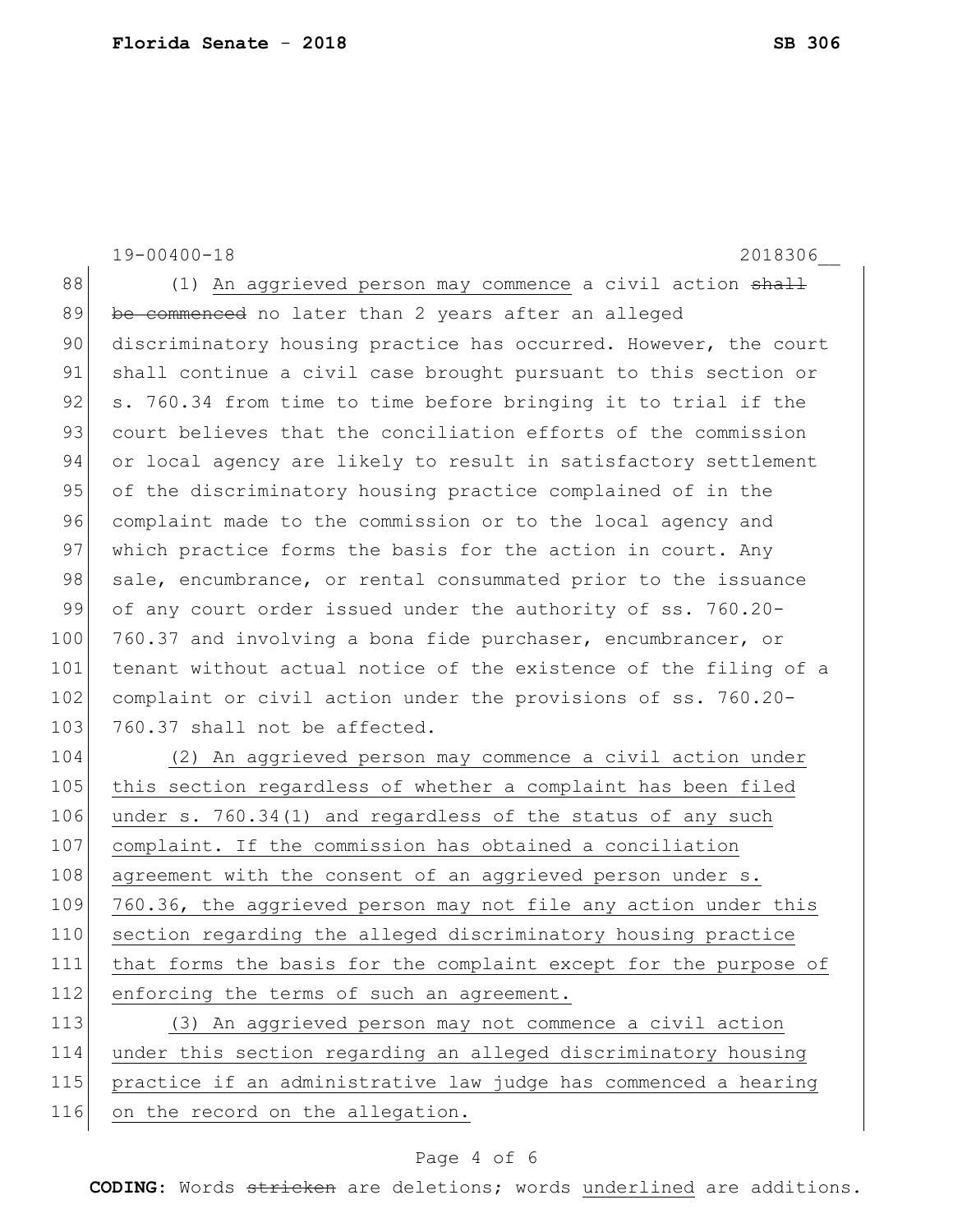19-00400-18 2018306\_\_ 117 (4) $(2)$  If the court finds that a discriminatory housing 118 practice has occurred, it shall issue an order prohibiting the 119 practice and providing affirmative relief from the effects of 120 the practice, including injunctive and other equitable relief, 121 actual and punitive damages, and reasonable attorney attorney's 122 fees and costs. 123  $(5)(a)$   $(3)$   $(a)$  If the commission is unable to obtain 124 voluntary compliance with ss. 760.20-760.37 or has reasonable 125 cause to believe that a discriminatory practice has occurred: 126 1. The commission may institute an administrative 127 proceeding under chapter 120; or 128 2. The person aggrieved may request administrative relief 129 under chapter 120 within 30 days after receiving notice that the 130 commission has concluded its investigation under s. 760.34. 131 (b) Administrative hearings shall be conducted pursuant to 132 ss. 120.569 and  $120.57(1)$ . The respondent must be served written 133 notice by certified mail. If the administrative law judge finds 134 that a discriminatory housing practice has occurred or is about 135 to occur, he or she shall issue a recommended order to the 136 commission prohibiting the practice and recommending affirmative 137 relief from the effects of the practice, including quantifiable 138 damages and reasonable attorney attorney's fees and costs. The 139 commission may adopt, reject, or modify a recommended order only 140 as provided under s. 120.57(1). Judgment for the amount of 141 damages and costs assessed pursuant to a final order by the 142 commission may be entered in any court having jurisdiction 143 thereof and may be enforced as any other judgment. 144 (c) The district courts of appeal may, upon the filing of

145 appropriate notices of appeal, review final orders of the

## Page 5 of 6